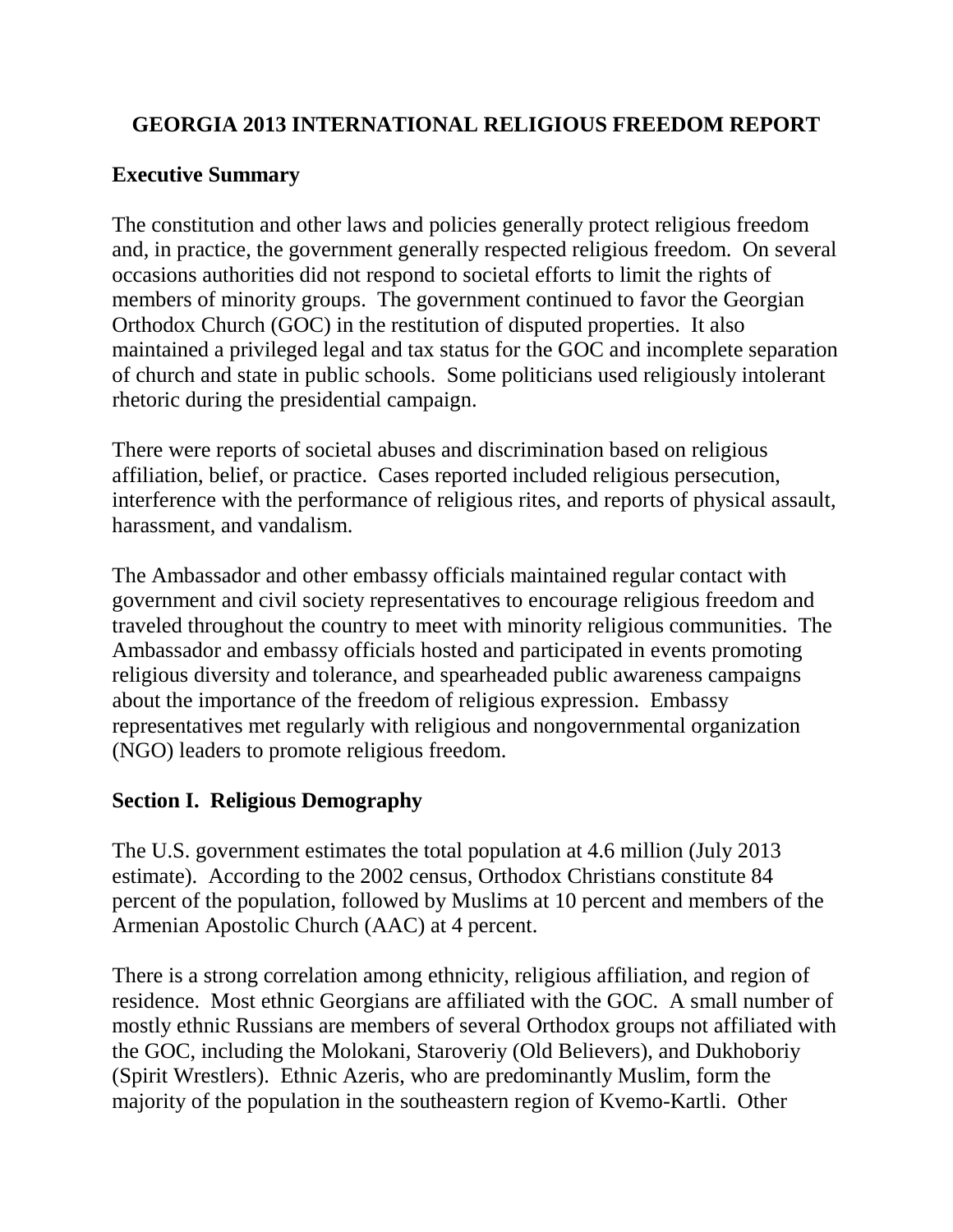Muslim groups include ethnic Georgian Muslims in Adjara and Chechen Kists in the northeast. Many migrants living in the southern Samtskhe-Javakheti region are ethnic Georgian Muslims, originally from Adjara. Ethnic Armenians belong primarily to the AAC and constitute the majority of the population in Samtskhe-Javakheti.

Roman Catholics, Kurdish Yezidis, Greek Orthodox, and Jews together make up less than 5 percent of the population. "Nontraditional" religious groups such as Baptists, Jehovah's Witnesses, Pentecostals, and Hare Krishnas are growing in number, but together constitute less than 1 percent of the population.

# **Section II. Status of Government Respect for Religious Freedom**

# **Legal/Policy Framework**

The constitution and other laws and policies generally protect religious freedom. The constitution recognizes the special role of the GOC in the country's history, but stipulates the independence of church from state. The law provides for freedom of religious belief, denomination, and conscience, including the right to choose and change religious affiliation.

A concordat between the government and the GOC confers unique status upon the GOC; the government does not have a concordat with any other religious group. The concordat grants rights not given to other religious groups, including legal immunity for the GOC Patriarch, the exclusive right to staff the military chaplaincy, exemption of GOC clergy from military service, and a consultative role in government, especially in education. Some of the concordat's provisions, including the GOC's consultative role in education, require implementing legislation yet to be adopted by parliament. The GOC is the only religious group with a line item in the government's annual budget, receiving 25 million lari (\$14.4) million) during 2013.

The tax code grants religious groups partial tax exemptions but applies them unequally. Taxes paid by all religious groups except the GOC include a profit tax on the sale of religious products, value added taxes on the provision or importation of religious products, and taxes on all activities related to the construction, restoration, and painting of religious buildings.

The criminal code prohibits interference with worship services, persecution of a person based on religious faith or belief, and interference with the establishment of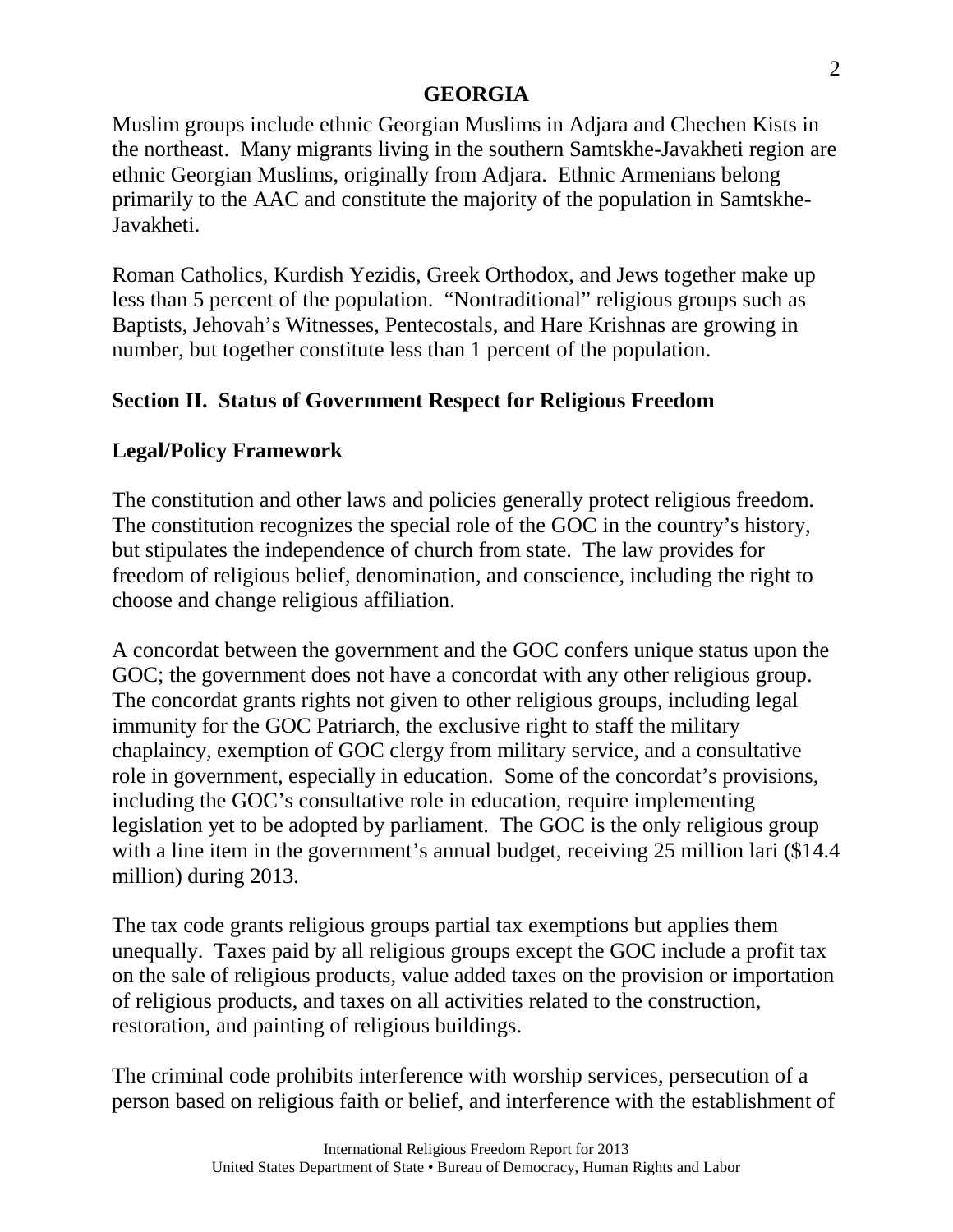a religious organization. Violations are punishable by a fine, imprisonment, or both; violations committed by a public officer or official are considered abuses of power and are punishable by larger fines or longer terms of imprisonment. Most prisons have GOC chapels but no specific nondenominational areas for worship.

The Prosecutor General's Office (PGO) is charged with prosecuting human rights violations involving religious freedom. The Human Rights Unit within the PGO is tasked with monitoring the protection of religious freedom. The Public Defender's Office (PDO) serves as the human rights ombudsman and monitors complaints of restrictions on religious freedom.

By law, religious education may take place only after school hours and cannot be controlled by the school or teachers. Outside instructors, including clergy, cannot regularly attend or direct student extracurricular activities or student clubs and their meetings. GOC lay theologians, rather than priests, lead such activities.

A joint government-GOC commission monitors property transfers and determines which cultural monuments are of religious significance. No religious minority groups are represented on this commission. There is no official mechanism to mediate property disputes among the GOC, minority religious groups, and the government.

Jehovah's Witnesses remained officially banned in Abkhazia.

# **Government Practices**

The government failed to return or maintain church property claimed by minority religious groups but currently held by government entities. Muslim and Jewish groups, as well as the Catholic, Evangelical, Baptist, and Armenian Orthodox Churches, complained about government policies in this regard. There were also complaints about inadequate enforcement of the separation of state and church in public schools.

By year's end, the government had registered 22 minority religious groups as legal entities under public law, including three branches of the Catholic Church, four Muslim groups, Lutherans, Yezidis, two Jewish groups, the AAC, and Evangelical Baptists. The Seventh-day Adventists and Jehovah's Witnesses preferred to maintain their registration as NGOs rather than religious organizations.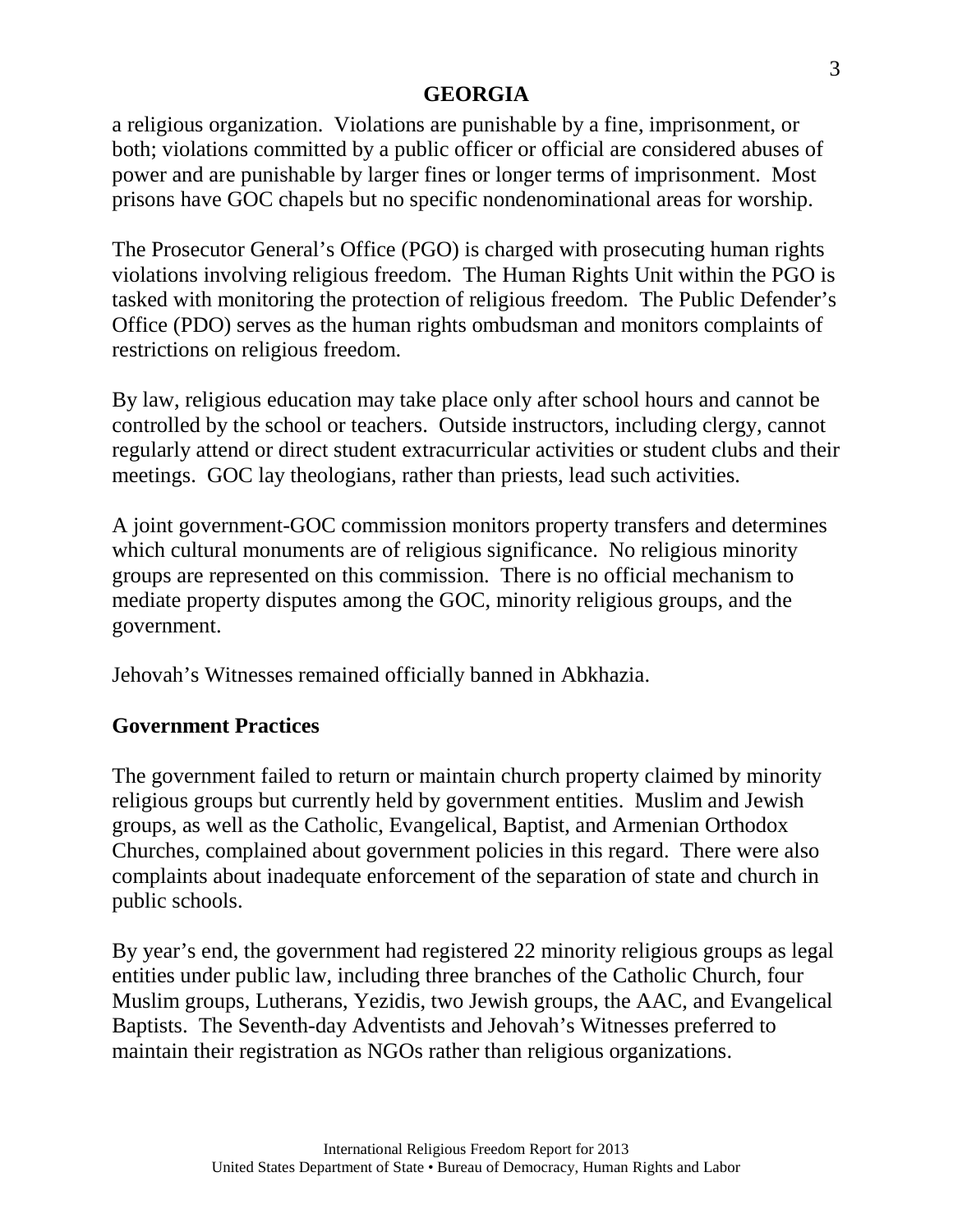Since the Evangelical Baptist Church was registered as a legal entity in 2012, it has been able to register its new property. The status of property built before 2012, however, remains in dispute.

The Public Defender's 2012 annual report, released in 2013, noted that as many as 40 cases of religious persecution and discrimination from 2009-2011 remained uninvestigated.

Government subsidies, provided on the basis that some religious buildings were also national cultural heritage sites, continued to fund the restoration of religious properties previously returned to their prior owners. Several minority religious groups stated the government did not provide such funding on a neutral and equitable basis.

The Ministry of Culture and Protection of Monuments provided 4.3 million lari (\$2.5 million) for the restoration of religious buildings on cultural heritage sites. The ministry allocated one percent of the funding, or 25,000 lari (\$14,367), for planning the restoration of the Shamkorets church. The restoration of the mosque in Akhaltsikhe was completed in 2012 with government funding.

Restitution of property confiscated during the communist era remained a contentious issue for religious groups other than the GOC. Officials from the Roman Catholic Church (RCC) and the AAC stated that property disputes were not resolved in a transparent legal process, but on a case-by-case basis distinctly favoring GOC claims. According to RCC and AAC officials, the government was often unwilling to resolve such disputes for fear of offending GOC constituents.

Five churches in Tbilisi and one in Akhaltsikhe, which had belonged to the AAC and GOC, were in dispute. Five churches claimed by the RCC, but given to the GOC after dissolution of the Soviet Union, were not in dispute. The AAC reported 30 other churches, claimed by the RCC, but given to the GOC after the dissolution of the Soviet Union, were not in dispute.

The government had not returned a Catholic church in Rabati in the Akhaltsikhe region to the RCC by year's end; rather, the church was leased to the Catholic community at a nominal price for a term of 100 years.

Members of minority religious groups expressed concern about the maintenance of church properties under dispute. Many of the properties were reportedly falling into disrepair, such as the Surb Nshan church in Tbilisi. This disputed property,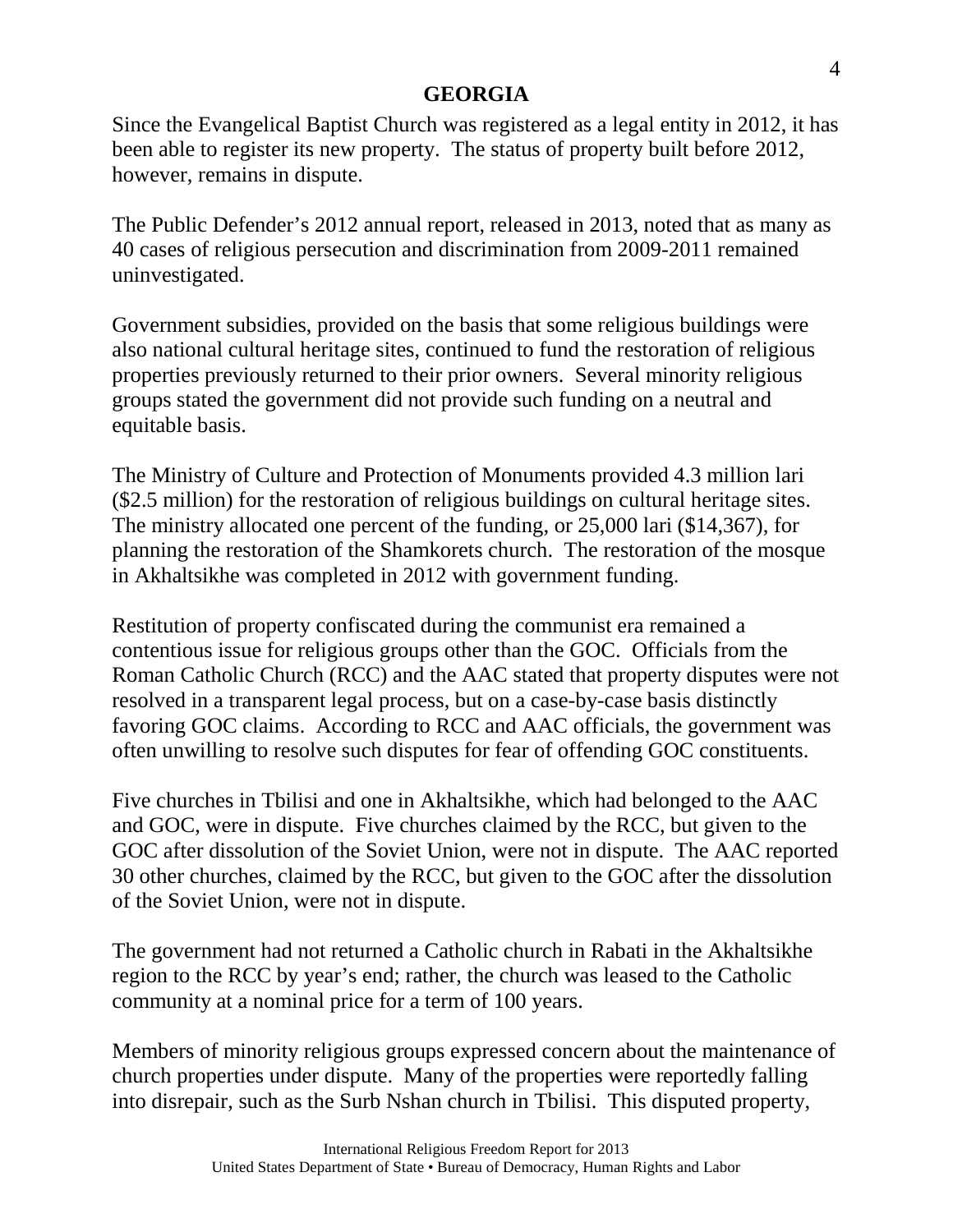claimed by both the GOC and AAC, had last been used for religious services in the pre-Soviet era. In January the Ministry of Culture and Protection of Monuments and the Armenian Ministry of Culture signed an agreement to establish a commission to rehabilitate AAC churches, with the participation of the GOC, ACC, and NGOs. Former Prime Minister Bidzina Ivanishvili's Kartu Fund will finance the commission's work.

The Muslim community disputed the government's continued ownership of a number of mosques as cultural heritage sites.

In September the investigative arm of the Ministry of Finance (MOF) deployed police officers to remove a mosque's minaret in the village of Chela, the construction of which, the ministry said, had violated import laws. Inhabitants of the area, mostly Muslims originally from the Adjara region, viewed the police action as an assault on the mosque and reacted with violent protests. The MOF said that materials used in the minaret had been obtained in Turkey and violated customs regulations. According to the ministry, the minaret's removal was necessary to examine the materials, following mosque leaders' failure to respond to a letter from the government informing them of these violations. Police arrested nine men who had protested against and confronted authorities during the minaret's removal. Of the nine arrested, police fined six men 400 lari (\$230) each, while three still faced criminal charges at year's end for resisting police.

Although the government later indicated it would return the minaret to the mosque, the minaret was stored in a field and covered with a tarp following the intervention of the GOC leadership. After discussions between the government and GOC leadership, two senior Orthodox clerics traveled to Akhaltsikhe to meet with a group of GOC congregants protesting the minaret's reinstallation and to call on them to disperse. Saying the minaret "will not be re-erected," the clerics praised the group, which was blocking the road in an attempt to prevent the minaret's return to Chela.

On November 28, however, approximately three months after its removal, members of the Muslim community reinstalled the minaret after receiving a building permit, approved by the local village council a day earlier. GOC congregants peacefully protested the minaret's reinstallation.

Beginning in late May in Samtatskaro in the eastern Kakheti region, GOC congregants prevented the local Muslim population from holding Friday prayers in its new house of prayer. The GOC congregants allegedly threatened to burn down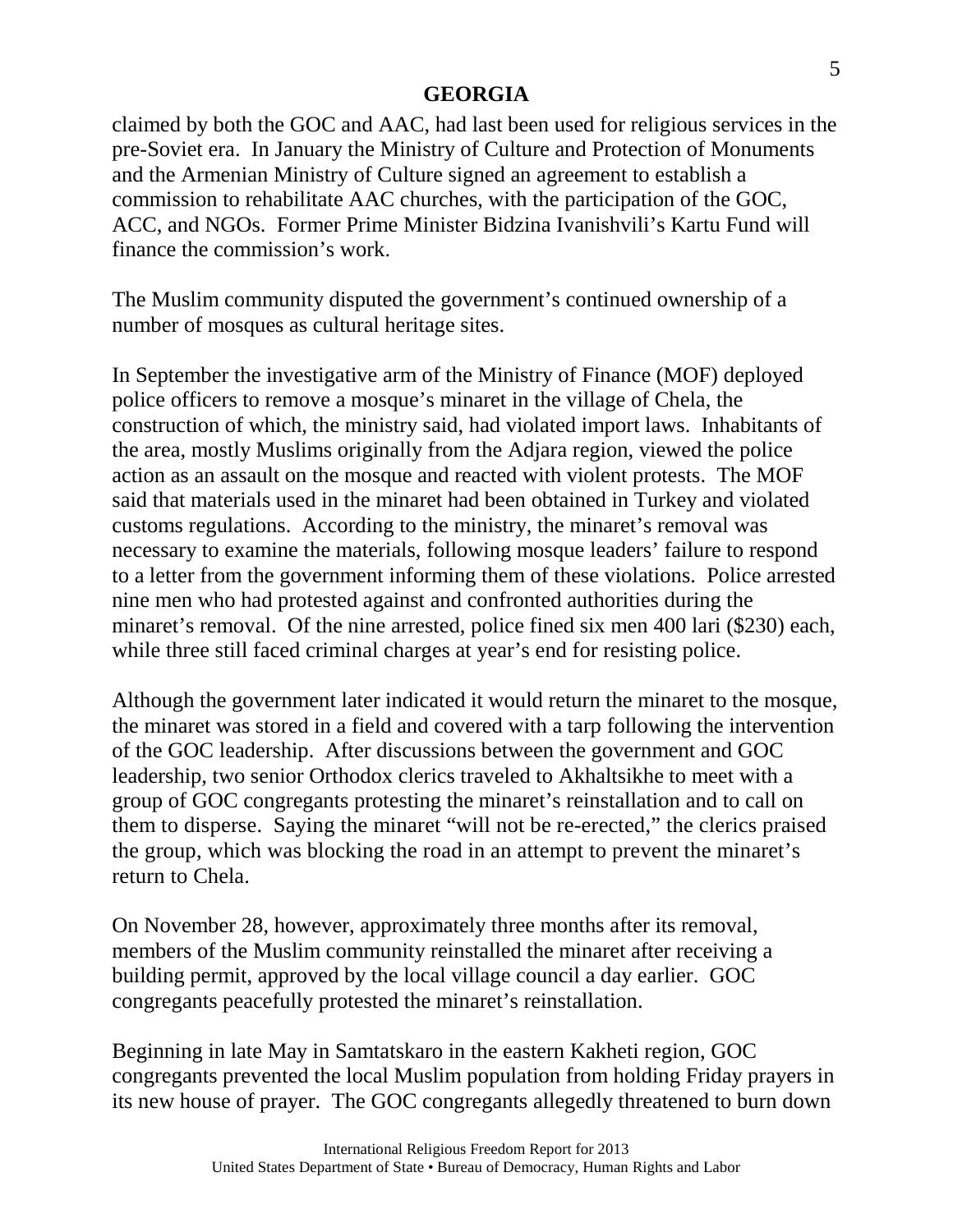the local imam's house and drive him from the village. According to local government officials, the majority of the village did not approve of the new house of prayer, saying that the small size of the local Muslim population did not warrant it. Despite then-Prime Minister Bidzina Ivanishvili's messages to local government officials to respect the Muslim population's freedom of religious expression, local Muslims reported they did not feel safe using the new prayer house. While the Prosecutor General's Office (PGO) initiated an investigation into the incident, the PDO criticized the government for failing to hold a party responsible, which, it said, would create a culture of impunity and encourage similar violations. The investigation into the incidents in Samtatskaro continued without police charging anyone with a crime at year's end.

EU Special Adviser on Constitutional and Legal Reform and Human Rights in Georgia Thomas Hammarberg stated in his report on human rights that the reaction of the local authorities to violations of religious expression in Chela, where the minaret was recently reinstalled, and elsewhere had been "inadequate." Furthermore, his report stated, "the perception of implicit complicity between the aggressors and the authorities, including law enforcement, may have contributed to repetition and expansion to other villages of such incidents."

GOC priests led a counter-demonstration of hundreds of people to the May 17 International Day Against Homophobia and Transphobia rally. Counterdemonstrators incited violence against demonstrators, many of them members of the Lesbian, Gay, Bisexual, and Transgender (LGBT) community. There was widespread television coverage of the event, and two priests were arrested on criminal charges of violating the right to assembly. The Tbilisi City Court dropped the charges against one priest, Antimoz Bichanashvili, an archpriest at Tbilisi's Holy Trinity Cathedral. The trial of Iotam Basilaia, father superior at the Iione-Tornike Eristavi Monastery, and three other defendants was still in progress at year's end. Civil society groups criticized the judiciary for being slow to prosecute, despite the existence of evidence against some of the violent protesters.

The government informally met with representatives of the Jewish community and the GOC-aligned NGO "21st Century" to discuss the possible transfer of government owned synagogues to the Jewish community.

The Jewish community disputed the government's ownership of a number of synagogues registered as cultural heritage sites. According to the Jewish community, these synagogues belong to it and not to the government.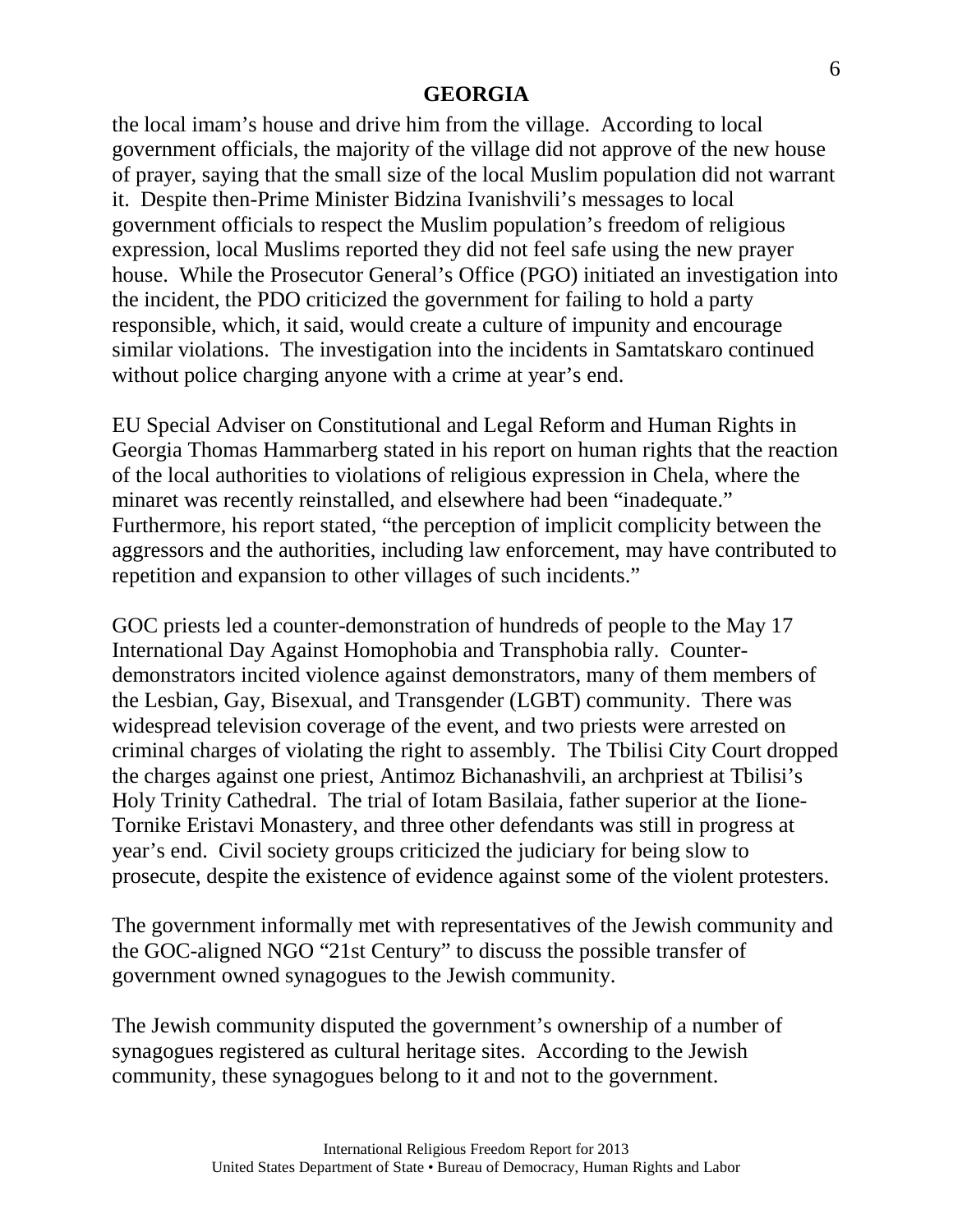Both synagogues in Tbilisi officially remained state property. The government, however, terminated the nominal fee it had charged for the symbolic, 25-year lease on the synagogue primarily used by the European Jewish community and gave the Jewish community control over it, although it remained subject to state oversight. The Jewish community was reportedly satisfied with the agreement. With the support of the GOC, the Jewish community and the government began negotiations regarding a similar agreement on the synagogue primarily used by the Georgian Jewish community in Tbilisi, as well as other synagogues in Gori, Akhaltsikhe, and Batumi.

The PGO initiated one criminal investigation for illegal interference with the performance of religious rites and opened three cases for religious persecution. In addition, the PGO initiated investigations into several incidents of reported damage to property belonging to Jehovah Witnesses. The PDO's Tolerance Center reported that members of the Jehovah's Witnesses filed 33 complaints of government and societal violations against their religious rights during the year. The PDO continued to study five complaints from the Muslim community. The AAC, the Pentecostal Church, the Seventh-day Adventists, and the Georgian Protestant Church also filed complaints.

The PDO noted continuing cases of teachers promoting GOC theology through religion courses, classroom prayer, and the display of icons and other religious symbols in schools. GOC priests in Adigeni, however, stated that they teach math and other subjects, but not religion, to students at a local public school.

Members of minority religious groups, including Evangelical Baptists and Muslims, reported several cases of high school religious history courses taught as GOC catechism courses. The PDO received several complaints that schools displayed GOC religious objects, including crucifixes. Some schools included GOC prayer rooms; in other cases, Georgian Orthodox churches were located inside schools. Although the Ministry of Education's (MOE) general inspection department was responsible for dealing with complaints of inappropriate teacher behavior, leaders of minority religious groups stated that families refrained from reporting problems due to concerns about the department's effectiveness and fears of retribution against their children. Some members of minority religious groups, including Evangelical Baptists, reported that parents found the school environment better for their children if they kept the family's religious affiliation private.

Seventh-day Adventists reported several cases in which teachers and principals refused to reschedule student exams given on Saturdays, which is the group's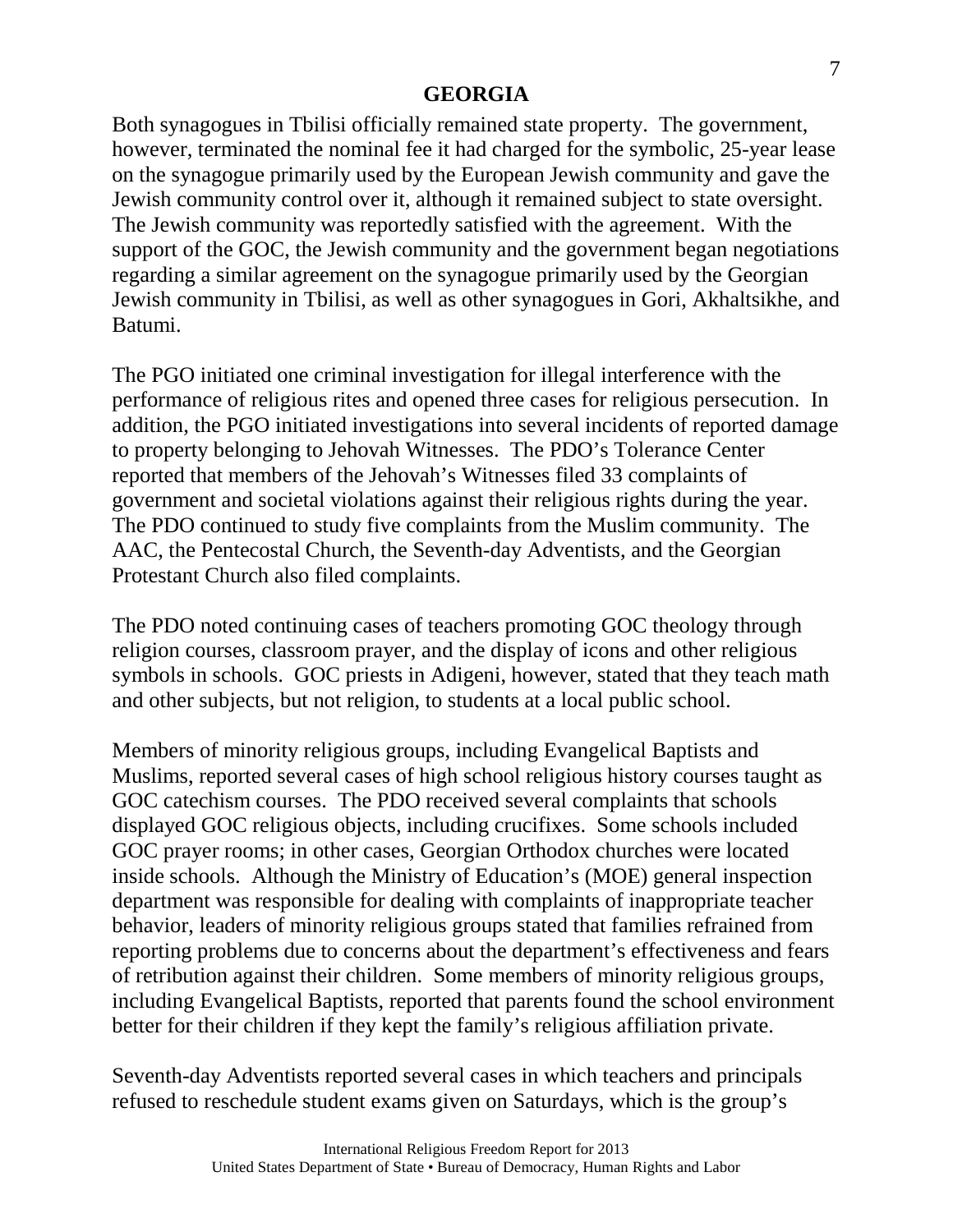Sabbath. According to the Seventh-day Adventists, school principals cannot reschedule exams set by the MOE without MOE permission. In one example, a teacher and principal in Kheda, located in the Adjara region, reportedly refused to reschedule an exam at the request of one Seventh-day Adventist student. They criticized the student's choice of religion, and gave the student a failing score on the test because she did not take the exam. The student was allowed to retake the test after representatives from the Seventh-day Adventist community reported the case to the PDO, which then reported it to the MOE.

High level government recognition of minority religious celebrations continued during the year. Former Prime Minister Ivanishvili greeted Catholics on Easter and hosted Muslim leaders at an iftar during Ramadan. On October 15, he joined Muslims for a celebration at the central mosque in Tbilisi.

The National Parliamentary Library held an event for International Holocaust Remembrance Day. The meeting, memorial ceremony of candle lighting, and exhibition were organized by the International Foundation LEA, the Council of Jewish Women in Georgia, and the Jewish Information Center.

The Ministry of Defense provided religious sensitivity training to members of the Georgian armed forces. In September, before deployment to Iraq in support of the International Security Assistance Force mission in Afghanistan, a battalion visited the Juma mosque in Tbilisi. Sheikh Vagip Akperov introduced troops and the Minister of Defense to the traditions of Islam. In October Minister Alasania met with representatives of religious minority groups as part of his ministry's efforts to respect the rights of minority soldiers, and to familiarize soldiers with the majority religion in the country to which they were being deployed.

Abkhazia and South Ossetia remained outside the control of the central government, and reliable information from those regions was difficult to obtain. While Baptists, Lutherans, and Roman Catholics reported they were allowed to observe their religions in Abkhazia, the GOC reported that it was not. In South Ossetia, the authorities did not permit services in GOC churches near the ethnic Georgian villages of Nuli, Eredvi, Monasteri, and Gera.

The GOC and Georgian government officials said that the de facto Abkhaz authorities carried out restoration work on churches historically claimed by the GOC, including the Likhny Monastery in Gudauta, Abkhazia, to modify the architecture to eliminate Georgian characteristics.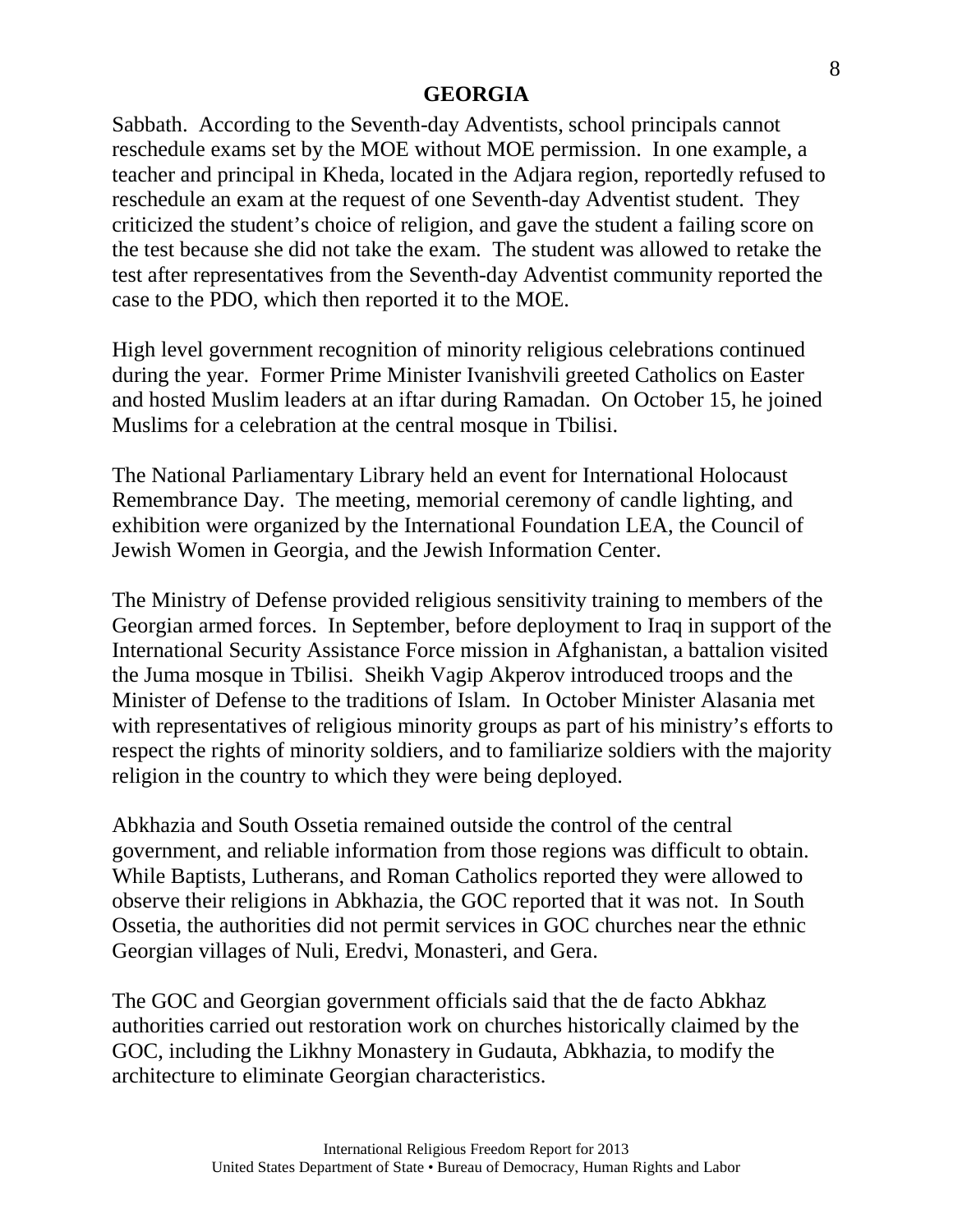Some Jehovah's Witnesses communities established a working relationship with local authorities, which allowed them to hold some public religious assemblies and conventions. In South Ossetia, Jehovah's Witnesses were not officially recognized and conducted religious services privately; de facto authorities reportedly harassed them on occasion. In Akhalgori in South Ossetia, local authorities informed Jehovah's Witnesses they could no longer conduct religious activities and their literature had been placed on the list of "extremist literature."

Individuals living outside Abkhazia and South Ossetia continued to face difficulties crossing the administrative boundaries and encountered difficulties visiting the gravesites of family members inside of the territories, especially in South Ossetia. Authorities allowed visits on an inconsistent basis, such as on religious holidays.

Seventh-day Adventists reported they had church members living in South Ossetia and Abkhazia, but maintained no contact with them. The Evangelical Baptist Church had churches in the occupied territories, but they were operating under the jurisdiction of the Russian Evangelical Baptist Church.

# **Section III. Status of Societal Respect for Religious Freedom**

There were reports of societal abuses or discrimination based on religious affiliation, belief, or practice. According to a number of representatives of minority religious groups, some Georgians viewed minority religious groups as a threat to the national church and to the country's cultural values. On September 15, Patriarch Ilia II, the head of the GOC, was quoted in the media as saying that, while there had been a lot of discussion of the need to protect the rights of minorities, "often the majority is more oppressed" than the minorities.

In July in Samtatskaro, GOC congregants reportedly intimidated the local Muslim population by surrounding the imam's house, threatening him and his family and warning them to stop gathering in their new prayer house. Unknown individuals from the GOC reportedly physically assaulted the imam's wife. According to the Ministry of Internal Affairs (MOIA), an investigation into the incident continued at year's end.

Seventh-day Adventists reported examples of the publication of information by private sources that promoted religious intolerance. In September the newspaper Kvela Siakhle, which has a limited circulation, published an article entitled, "The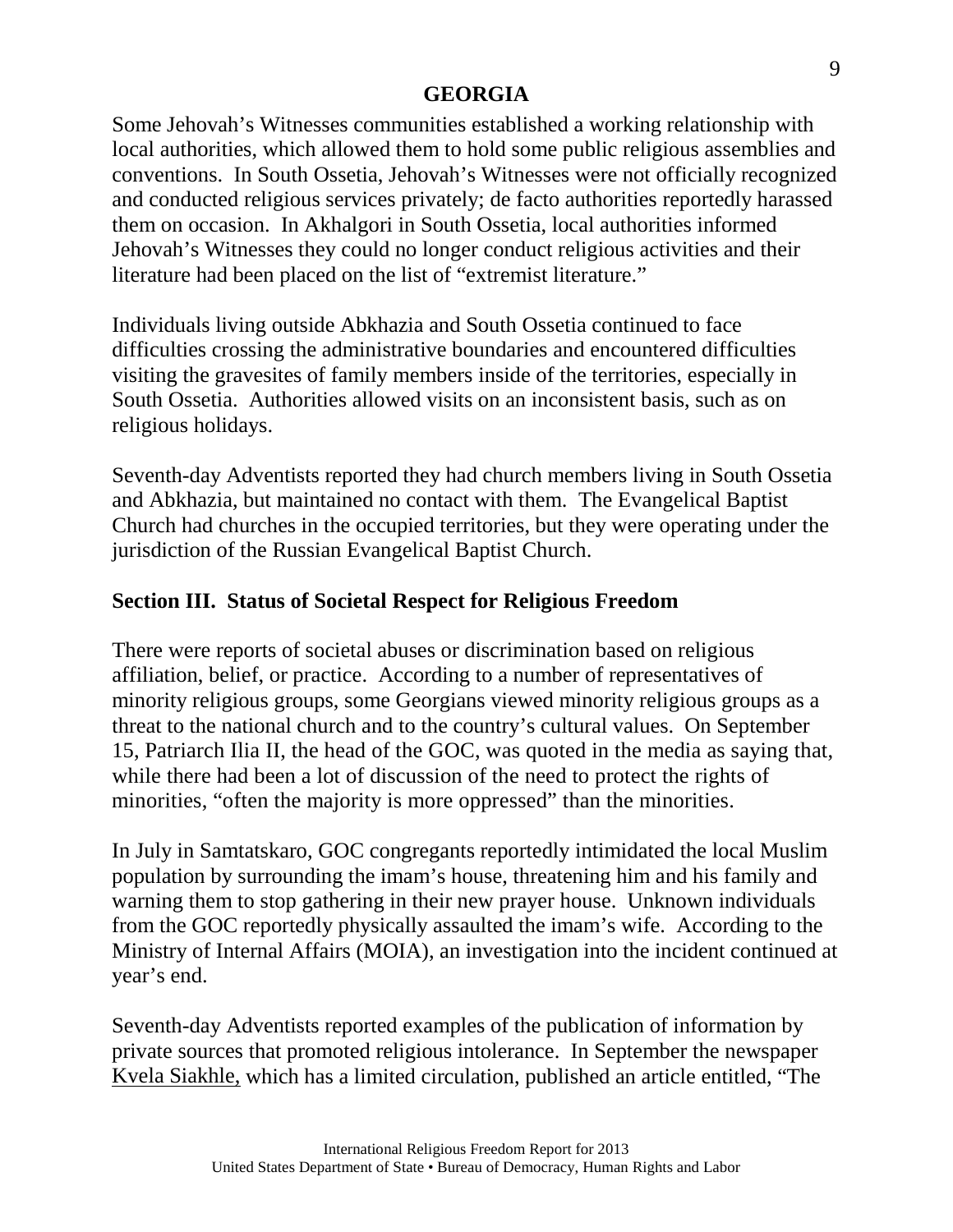Attack of the Satans," stating that the Seventh-day Adventist Church "preaches free sex, homosexuality, and creates pornography sites."

The Jehovah's Witnesses reported eight new cases of societal abuse, including vandalism of church property that included the Kingdom Hall in Lagodekhi in the Kakheti region. On February 17, three teenagers threw bricks and concrete at the building during a meeting. While the church filed a complaint with authorities, the MOIA reported it notified the church in March that there was insufficient evidence to open a criminal case.

There was one reported incident of anti-Semitism. On December 4, a group of approximately 20 people protested a Hanukkah celebration in Tbilisi's Freedom Square, which President Giorgi Margvelashvili attended. The protesters reportedly whistled during President Margvelashvili's speech, shouted at him to not participate in the candle-lighting ceremony, and called him "Judah" for participating in the celebration. Police arrested two protesters on charges of hooliganism after they damaged the stage erected for the celebration. Police fined the two men 100 lari (\$57). Following the event, a group of GOC priests and parishioners held a church service in front of the Israeli Embassy to protest the arrest of the two men. According to the media, the GOC protesters claimed that, by openly marking their religious holiday in the main square of Tbilisi, the Jewish community was insulting Jesus Christ and their religion. In response to the celebration's disruption, the GOC Patriarch released a statement that distanced itself from violent activity, calling it "unacceptable," and reaffirmed the legal right of freedom of expression.

# **Section IV. U.S. Government Policy**

The U.S. embassy regularly engaged with representatives of parliament, religious groups, and NGOs to promote religious tolerance. Senior U.S. government officials, including a Deputy Assistant Secretary of State for Democracy, Human Rights, and Labor, and embassy representatives made public statements supporting religious freedom and promoted dialogue between the government and minority religious groups aimed at furthering societal tolerance.

In June following the incidents in Samtatskaro in which local GOC congregants reportedly barred Muslims from entering their house of prayer, embassy officials traveled to the village and met with community leaders to hear their concerns and expressed support for the right to worship freely.